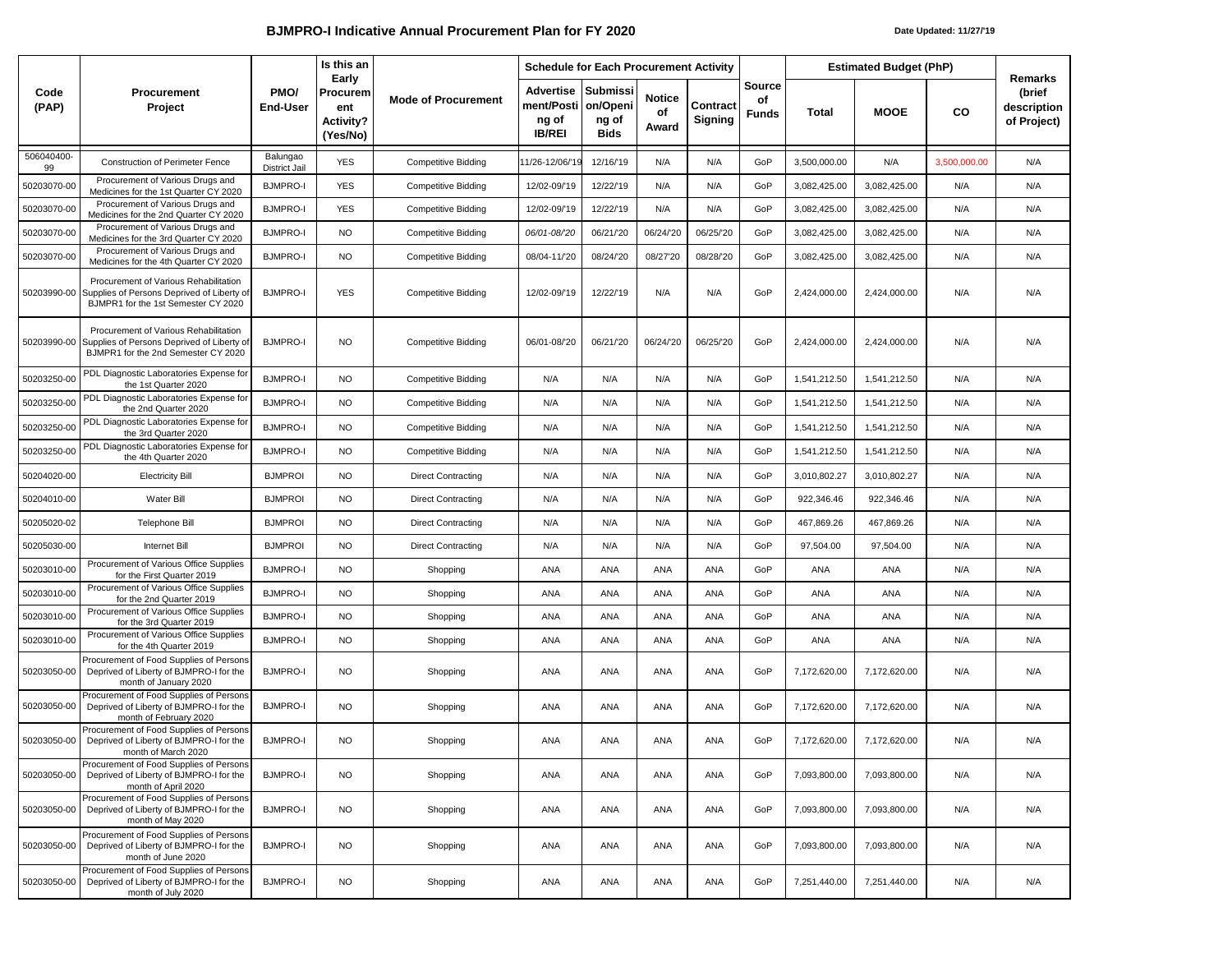| 50203050-00      | Procurement of Food Supplies of Persons<br>Deprived of Liberty of BJMPRO-I for the<br>month of August 2020    | <b>BJMPRO-I</b>              | <b>NO</b> | Shopping                             | <b>ANA</b>   | <b>ANA</b> | <b>ANA</b> | ANA      | GoP | 7,251,440.00 | 7,251,440.00 | N/A | N/A |
|------------------|---------------------------------------------------------------------------------------------------------------|------------------------------|-----------|--------------------------------------|--------------|------------|------------|----------|-----|--------------|--------------|-----|-----|
| 50203050-00      | Procurement of Food Supplies of Persons<br>Deprived of Liberty of BJMPRO-I for the<br>month of September 2020 | <b>BJMPRO-I</b>              | <b>NO</b> | Shopping                             | ANA          | <b>ANA</b> | <b>ANA</b> | ANA      | GoP | 7,251,440.00 | 7,251,440.00 | N/A | N/A |
| 50203050-00      | Procurement of Food Supplies of Persons<br>Deprived of Liberty of BJMPRO-I for the<br>month of October 2020   | <b>BJMPRO-I</b>              | NO.       | Shopping                             | ANA          | ANA        | <b>ANA</b> | ANA      | GoP | 7,251,440.00 | 7,251,440.00 | N/A | N/A |
| 50203050-00      | Procurement of Food Supplies of Persons<br>Deprived of Liberty of BJMPRO-I for the<br>month of November 2020  | <b>BJMPRO-I</b>              | <b>NO</b> | Shopping                             | ANA          | ANA        | ANA        | ANA      | GoP | 7,251,440.00 | 7,251,440.00 | N/A | N/A |
| 50203050-00      | Procurement of Food Supplies of Persons<br>Deprived of Liberty of BJMPRO-I for the<br>month of December 2020  | <b>BJMPRO-I</b>              | <b>NO</b> | Shopping                             | ANA          | <b>ANA</b> | <b>ANA</b> | ANA      | GoP | 7,251,440.00 | 7,251,440.00 | N/A | N/A |
| 50215030-00      | Various Insurance of Building and Motor<br>Vehicles                                                           | <b>BJMPRO-I</b>              | <b>NO</b> | NP-53.5 Agency-to-Agency             | ANA          | <b>ANA</b> | <b>ANA</b> | ANA      | GoP | 575,400.00   | 575,400.00   | N/A | N/A |
| 50215010-01      | Taxes, Duties and Licenses                                                                                    | <b>BJMPRO-I</b>              | <b>NO</b> | NP-53.5 Agency-to-Agency             | ANA          | <b>ANA</b> | <b>ANA</b> | ANA      | GoP | 93,450.00    | 93,450.00    | N/A | N/A |
| 50215030-00      | <b>Fidelity Bonds Premiums</b>                                                                                | <b>BJMPRO-I</b>              | <b>NO</b> | NP-53.5 Agency-to-Agency             | ANA          | ANA        | ANA        | ANA      | GoP | 203,272.50   | 203,272.50   | N/A | N/A |
| 50203010-00      | Procurement of Various Office Supplies<br>for the First Quarter 2020                                          | <b>BJMPRO-I</b>              | <b>NO</b> | NP-53.5 Agency-to-Agency             | N/A          | N/A        | N/A        | N/A      | GoP | 527,200.00   | 527,200.00   | N/A | N/A |
| 50203010-00      | Procurement of Various Office Supplies<br>for the 2nd Quarter 2020                                            | <b>BJMPRO-I</b>              | NO.       | NP-53.5 Agency-to-Agency             | N/A          | N/A        | N/A        | N/A      | GoP | 527,200.00   | 527,200.00   | N/A | N/A |
| 50203010-00      | Procurement of Various Office Supplies<br>for the 3rd Quarter 2020                                            | <b>BJMPRO-I</b>              | <b>NO</b> | NP-53.5 Agency-to-Agency             | N/A          | N/A        | N/A        | N/A      | GoP | 527,200.00   | 527,200.00   | N/A | N/A |
| 50203010-00      | Procurement of Various Office Supplies<br>for the 4th Quarter 2020                                            | <b>BJMPRO-I</b>              | <b>NO</b> | NP-53.5 Agency-to-Agency             | N/A          | N/A        | N/A        | N/A      | GoP | 527,200.00   | 527,200.00   | N/A | N/A |
| 50211020-00      | <b>Auditing Expense</b>                                                                                       | <b>BJMPRO-I</b>              | <b>NO</b> | Shopping                             | N/A          | N/A        | N/A        | N/A      | GoP | 84,000.00    | 84,000.00    | N/A | N/A |
| 506040400-<br>99 | Installation of Combat Wire and Lightings<br>of Perimeter Fence                                               | <b>Alaminos City</b><br>Jail | <b>NO</b> | NP-53.9 - Small Value<br>Procurement | 01/13-16/20  | 01/17/20   | 01/21/20   | 01/23/20 | GoP | 450,000.00   | 450,000.00   | N/A | N/A |
| 506040400-<br>99 | Height Extension of Perimeter Fence and<br>Replacement of Combat Wire                                         | Agoo District<br>Jail        | <b>NO</b> | NP-53.9 - Small Value<br>Procurement | 01/13-16/'20 | 01/17/20   | 01/21/20   | 01/23/20 | GoP | 647,435.33   | 647,435.33   | N/A | N/A |
| 506040400-<br>99 | Enclosure of Receiving Area                                                                                   | Naguilian<br>Municipal Jail  | <b>NO</b> | NP-53.9 - Small Value<br>Procurement | 01/13-16/'20 | 01/17/20   | 01/21/20   | 01/23/20 | GoP | 40,000.00    | 40,000.00    | N/A | N/A |
| 506040400-<br>99 | Siphoning of Septic Tank                                                                                      | Dagupan City<br>Jail-MD      | <b>NO</b> | NP-53.9 - Small Value<br>Procurement | 01/13-16/20  | 01/17/20   | 01/21/20   | 01/23/20 | GoP | 45,975.62    | 45,975.62    | N/A | N/A |
| 506040400-<br>99 | Siphoning of Septic Tank                                                                                      | Agoo District<br>Jail        | <b>NO</b> | NP-53.9 - Small Value<br>Procurement | 01/13-16/20  | 01/17/20   | 01/21/20   | 01/23/20 | GoP | 45,975.62    | 45,975.62    | N/A | N/A |
| 506040400-<br>99 | Siphoning of Septic Tank                                                                                      | San Carlos<br>City Jail      | <b>NO</b> | NP-53.9 - Small Value<br>Procurement | 01/13-16/20  | 01/17/20   | 01/21/20   | 01/23/20 | GoP | 45,975.62    | 45,975.62    | N/A | N/A |
| 506040400-<br>99 | Siphoning of Septic Tank                                                                                      | Naguilian<br>Municipal Jail  | <b>NO</b> | NP-53.9 - Small Value<br>Procurement | 01/13-16/20  | 01/17/20   | 01/21/20   | 01/23/20 | GoP | 22,987.81    | 22,987.81    | N/A | N/A |
| 506040400-<br>99 | Siphoning of Septic Tank                                                                                      | <b>BJMPROI</b>               | <b>NO</b> | NP-53.9 - Small Value<br>Procurement | 01/13-16/'20 | 01/17/20   | 01/21/20   | 01/23/20 | GoP | 22,987.81    | 22,987.81    | N/A | N/A |
| 50203010-00      | Procurement of Various Office Supplies<br>for the First Quarter 2019                                          | <b>BJMPRO-I</b>              | NO.       | NP-53.9 - Small Value<br>Procurement | <b>ANA</b>   | ANA        | ANA        | ANA      | GoP | ANA          | ANA          | N/A | N/A |
| 50203010-00      | Procurement of Various Office Supplies<br>for the 2nd Quarter 2019                                            | <b>BJMPRO-I</b>              | <b>NO</b> | NP-53.9 - Small Value<br>Procurement | ANA          | ANA        | ANA        | ANA      | GoP | ANA          | ANA          | N/A | N/A |
| 50203010-00      | Procurement of Various Office Supplies<br>for the 3rd Quarter 2019                                            | <b>BJMPRO-I</b>              | <b>NO</b> | NP-53.9 - Small Value<br>Procurement | ANA          | ANA        | ANA        | ANA      | GoP | ANA          | ANA          | N/A | N/A |
| 50203010-00      | Procurement of Various Office Supplies<br>for the 4th Quarter 2019                                            | <b>BJMPRO-I</b>              | <b>NO</b> | NP-53.9 - Small Value<br>Procurement | ANA          | <b>ANA</b> | <b>ANA</b> | ANA      | GoP | ANA          | ANA          | N/A | N/A |
| 50299020-00      | Printing and Publication for the 1st<br>Quarter 2020                                                          | <b>BJMPRO-I</b>              | <b>NO</b> | NP-53.9 - Small Value<br>Procurement | 03/16-19/20  | 03/19/20   | 03/24/20   | 03/26/20 | GoP | 51,973.80    | 51,973.80    | N/A | N/A |
| 50299020-00      | Printing and Publication for the 2nd<br>Quarter 2020                                                          | <b>BJMPRO-I</b>              | <b>NO</b> | NP-53.9 - Small Value<br>Procurement | 06/15-18/'20 | 06/18/20   | 06/19/20   | 06/22/20 | GoP | 51,973.80    | 51,973.80    | N/A | N/A |